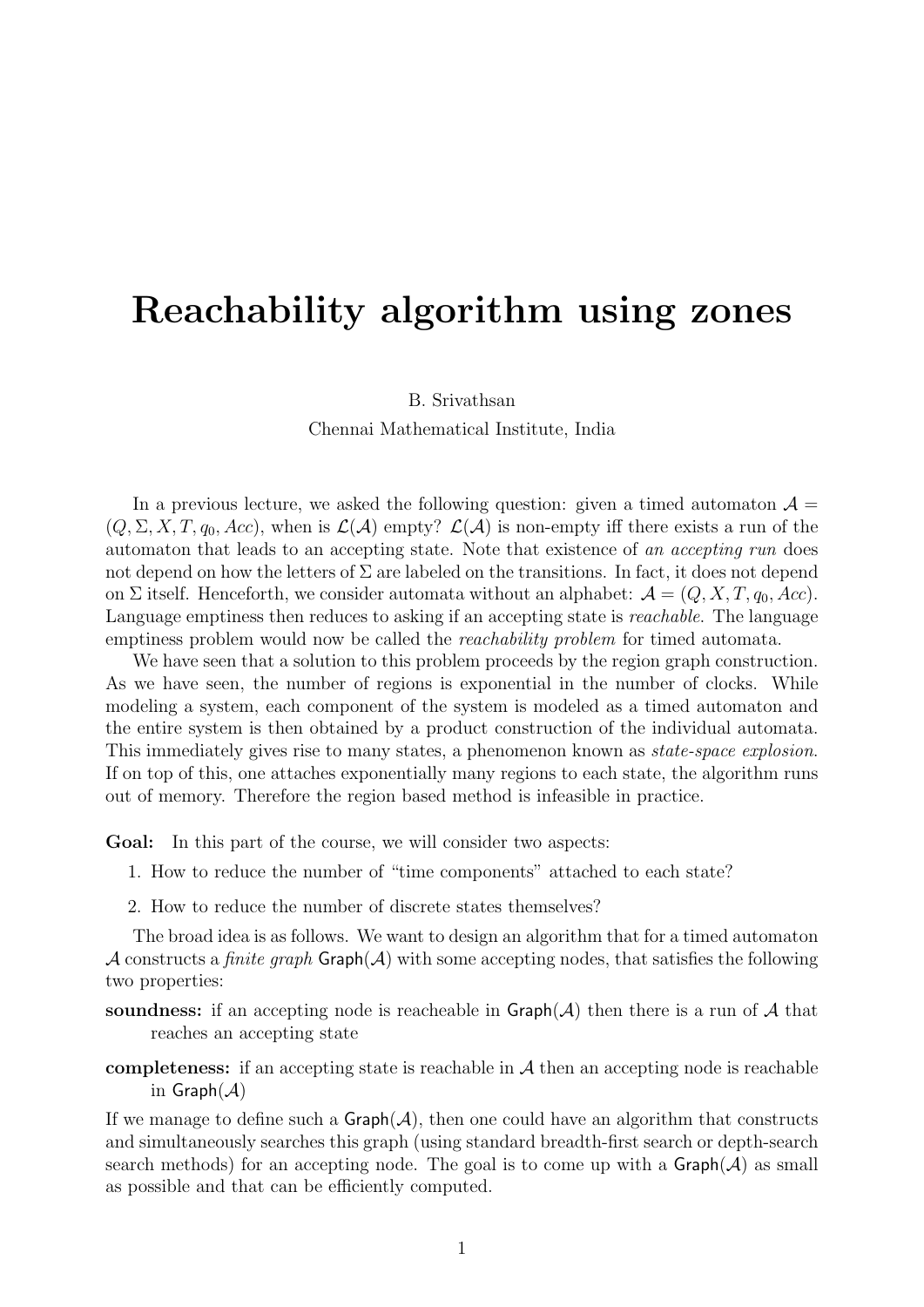### 1 Zones

<span id="page-1-2"></span>Let us first recall the semantics of a timed automaton:

**Definition 1 (Semantics of a timed automaton)** Let  $A$  be a timed automaton. The semantics of A is given by a transition system  $S_A$  whose nodes are configurations  $(q, v)$ consisting of a state q of  $A$  and a valuation v giving the values of clocks. The initial configuration is given by  $(q_0, 0)$  with  $q_0$  being the initial state of A and 0 the valuation that attaches the value 0 to every clock. The transition relation  $\rightarrow$  is a union of two kinds of transitions:

delay  $(q, v) \rightarrow^{\delta} (q, v + \delta)$  for some  $\delta \in \mathbb{R}_{\geq 0}$ ;

action  $(q, v) \rightarrow^t (q', v')$  for some transition  $t = (q, g, R, q') \in T$  such that  $v \vDash g$  and  $v' = [R]v.$ 

To get a finite  $\mathsf{Graph}(\mathcal{A})$ , a standard solution is to group together all the valuations reaching a state of the automaton via a particular path. We first define a transition relation  $\Rightarrow$  over nodes of the form  $(q, W)$  where W is a set of valuations.

<span id="page-1-1"></span>**Definition 2 (Symbolic transition**  $\Rightarrow$ **)** Let A be a timed automaton. For every transition t of A and every set of valuations W, we have a transition  $\Rightarrow$ <sup>t</sup> defined as follows:

$$
(q, W) \Rightarrow^t (q, W')
$$
 where  $W' = \{v' \mid \exists v \in W, \exists \delta \in \mathbb{R}_{\geq 0}.\ (q, v) \rightarrow^t \rightarrow^{\delta} (q', v')\}$ 

The transition relation  $\Rightarrow$  is the union of all  $\Rightarrow^t$ .

The transition relation defined above considers each valuation  $v \in W$  that can take the transition  $t$ , obtains the valuation after the transition and then collects the time-successors from this obtained valuation. Therefore the symbolic transition  $\Rightarrow$  always yields sets closed under time-successors. The initial configuration of the automaton is  $(q_0, 0)$ . Starting from the initial valuation 0 the set of valuations reachable by a time elapse at the initial state are given by  $\{0 + \delta \mid \delta \in \mathbb{R}_{\geq 0}\}$ . Call this  $W_0$ . From  $(q_0, W_0)$  as the initial node, computing the symbolic transition relation  $\Rightarrow$  leads to different nodes  $(q, W)$  wherein the sets W are closed under time-successors.

<span id="page-1-0"></span>Example 3 Consider the automaton with two clocks shown below. The sets of valuations computed using the above symbolic transition relation is shown on the top of the automaton.

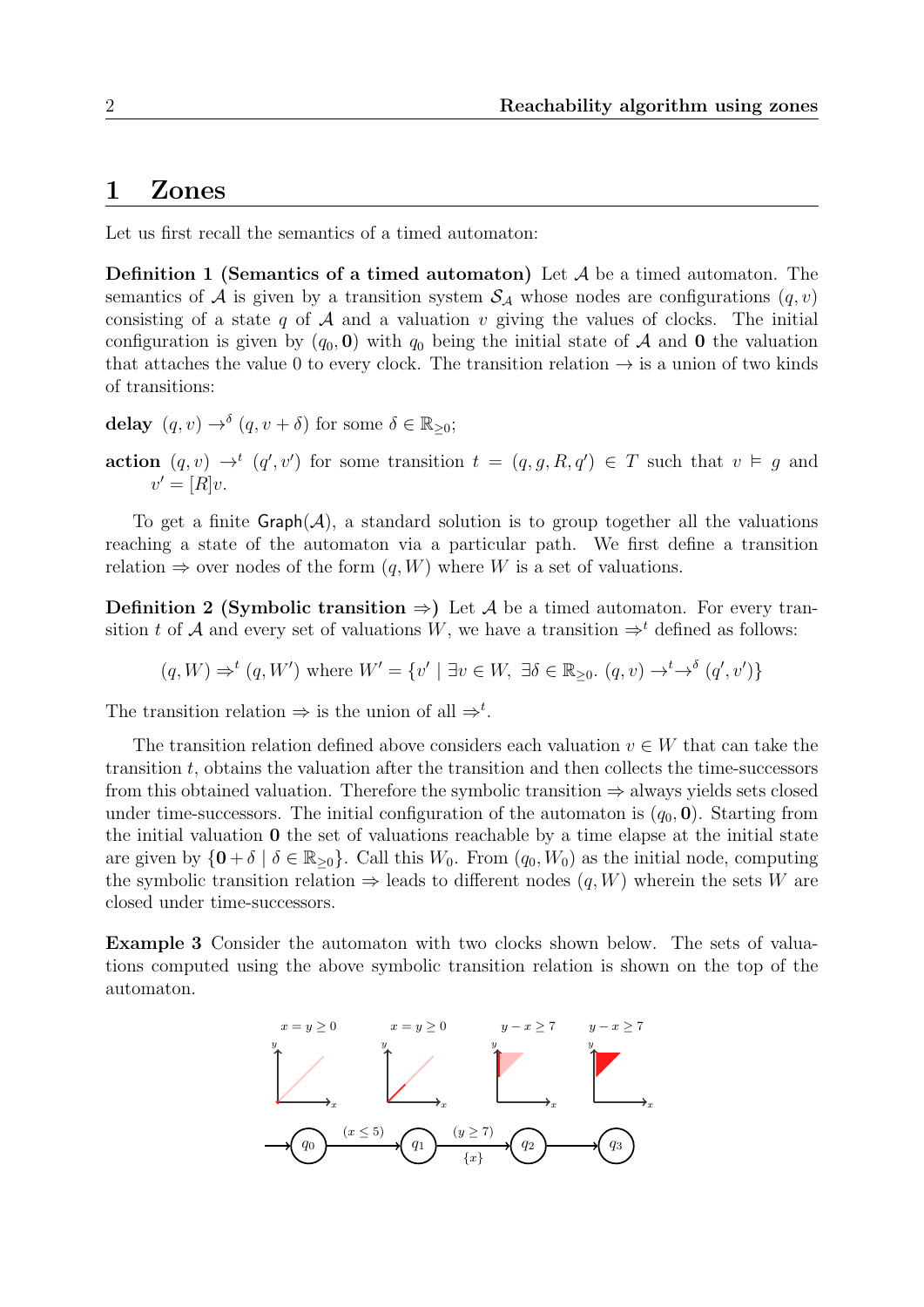<span id="page-2-0"></span>

Figure 1.1: An example of a zone

It has additionally been noticed that the sets W obtained in the nodes  $(q, W)$  can be described by some simple constraints involving only the difference between clocks [\[BY04\]](#page-13-0). This has motivated the definition of zones, which are sets of valuations defined by difference constraints.

**Definition 4 (Zones [\[BY04\]](#page-13-0))** A zone is a set of valuations defined by a conjunction of two kinds of clock constraints: for  $x, y \in X$ 

$$
x \sim c
$$

$$
x - y \sim c
$$

where,  $\sim \in \{\leq, <, =, >, \geq\}$  and  $c \in \mathbb{Z}$ . For example,  $(x > 4 \land y - x \leq 1)$  is a zone.

Another example of a zone is illustrated in Figure [1.1.](#page-2-0) The sets depicted in Example [3](#page-1-0) are zones. We will prove in the next lecture that starting from a node  $(q, W)$  with W being a zone, the transition  $(q, W) \Rightarrow (q', W')$  leads to a node in which W' is again a zone [\[BY04\]](#page-13-0). Observe that the initial set of valuations  $W_0 = \{0 + \delta \mid \delta \in \mathbb{R}_{\geq 0}\}\$ is indeed a zone: it is given by the constraints

$$
\bigwedge_{x,y\in X} (x \ge 0 \ \land \ x - y = 0)
$$

We will now define a symbolic semantics of timed automata which is a transition system with nodes consisting of zones. This is called the *zone graph* of the automaton. In the sequel, zones are denoted by  $Z, Z'$ , etc.

**Definition 5 (Zone graph)** Given a timed automaton  $A = (Q, q_0, X, T, Acc)$ , the zone graph  $ZG(\mathcal{A})$  of  $\mathcal A$  is a transition system whose nodes are of the form  $(q, Z)$  with  $q \in Q$ and Z a zone. The initial node is  $(q_0, Z_0)$  where  $Z_0 = \{0 + \delta \mid \delta \in \mathbb{R}_{\geq 0}\}\$ is the set of valuations obtained by elapsing time from 0. The transitions are given by the relation  $\Rightarrow$ of Definition [2.](#page-1-1)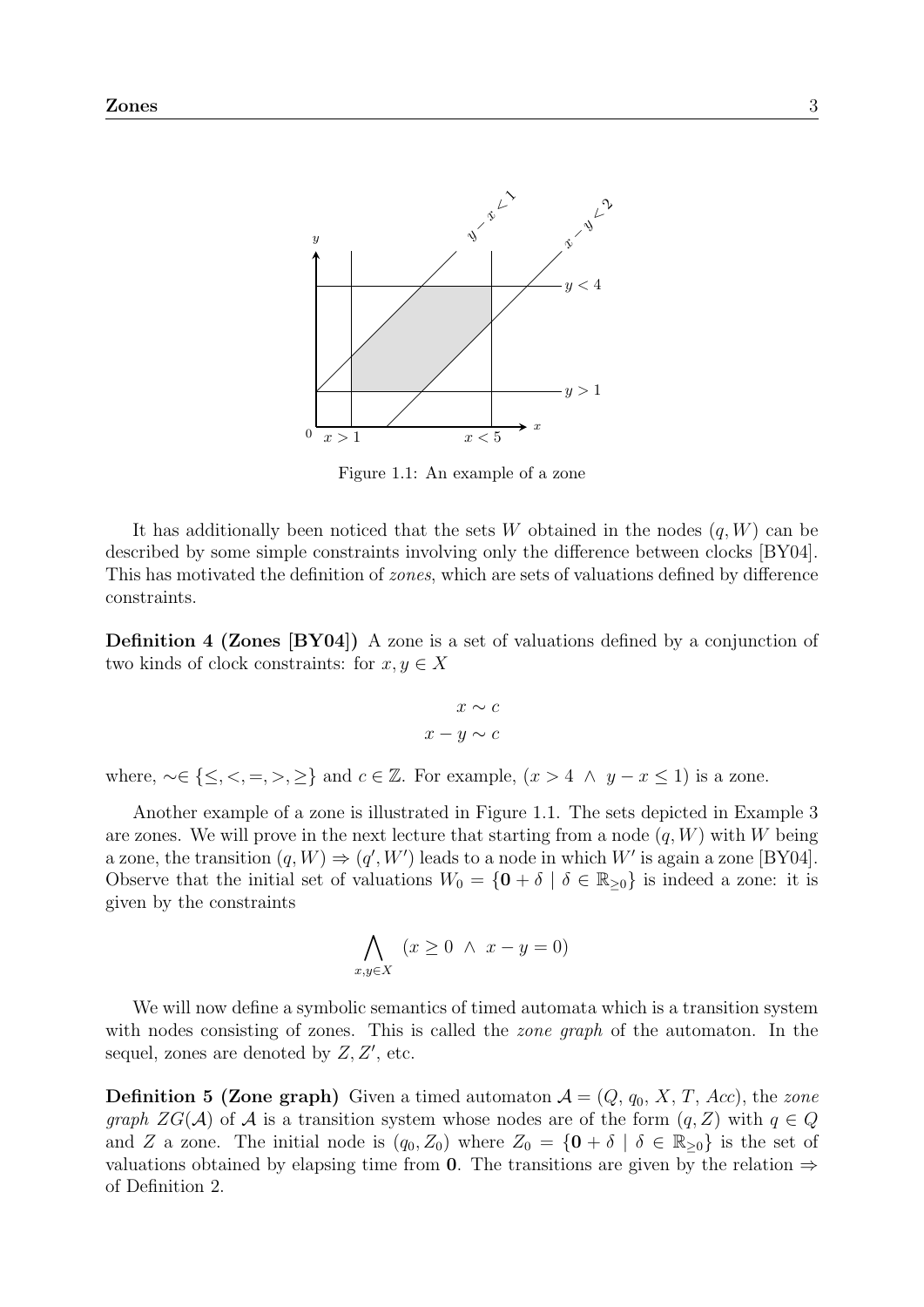

Figure 1.2: An automaton and part of its zone graph

As zones have a simple description, they can be efficiently represented using what are called Difference-Bound Matrices (DBMs) [\[Dil90\]](#page-13-1). Figure [1.1](#page-2-0) shows another example of an automaton and a part of its zone graph. We will now see how the successor of a node  $(q, Z)$  is computed. Successors of a node  $(q, Z)$  are the of nodes  $(q', Z')$  such that there exists a transition t and  $(q, Z) \Rightarrow^t (q', Z')$ 

### Successor computation in the zone graph

The successor computation  $(q, Z) \Rightarrow^t (q', Z')$  for a transition  $t = (q, g, R, q')$  proceeds in the following steps.

$$
(q, Z) \xrightarrow{guard} (q, Z \wedge g) \xrightarrow{reset} (q, [R](Z \wedge g)) \xrightarrow{elapse} (q, Z')
$$

In the above,  $Z \wedge g$  represents the set of valuations that satisfy the constraints of both Z and g; the set  $|R(Z \wedge g)$  represents the set of valuations obtained by resetting clocks in R from every valuation in  $Z \wedge g$  and finally  $Z'$  is the set of valuations obtained by elapsing an arbitrary amount of time from  $[R](Z \wedge g)$ . All these operations can be computed efficiently using DBMs.

The costliest operation is the computation of the intersection of a zone with a guard. In the general case when the guards are diagonals like  $x - y \leq 5$ , the intersection takes  $\mathcal{O}(|X|^3)$ . However when the guards are diagonal free, it has been shown in [\[ZLZ05\]](#page-13-2) that the intersection operation can be done in  $\mathcal{O}(|X|^2)$  time. Another crucial operation required in algorithms using zones is to know when a zone  $Z$  is included in another zone  $Z'$ . We list the common operations on zones and the complexity required to perform these operations in Table [1.1.](#page-4-0) We will see more details about these operations in the next lecture. From the table it can be inferred that computing the successor in the zone graph has a complexity quadratic in the number of clocks.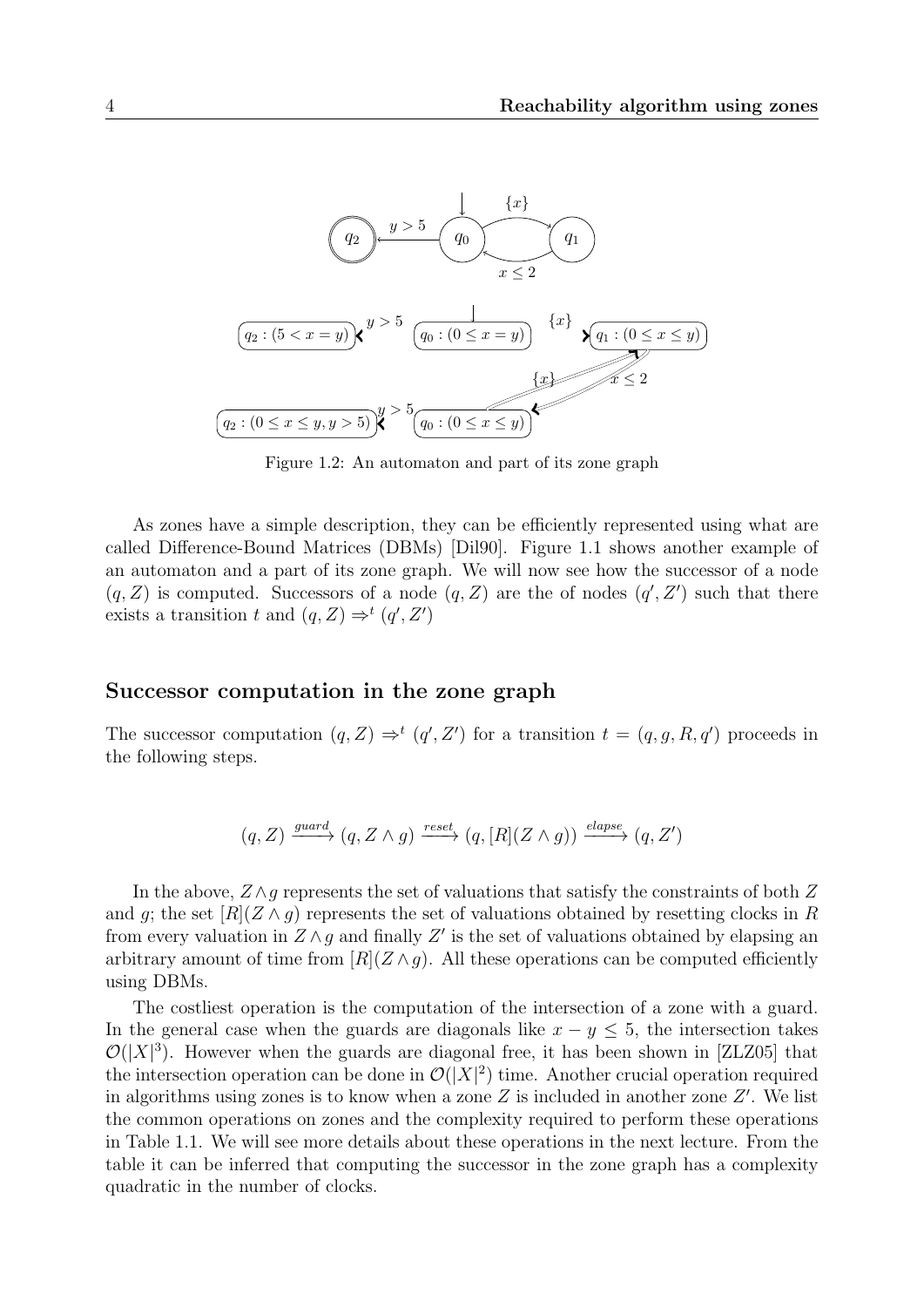<span id="page-4-0"></span>

|                    | Operation   Complexity |                                                                                        |
|--------------------|------------------------|----------------------------------------------------------------------------------------|
| $Z \wedge q$       | $\mathcal{O}( X ^2)$   | $Z \wedge q = \{v \mid v \in Z \text{ and } v \models q\}$                             |
| [R](Z)             | $\mathcal{O}( X . R )$ | $[R](Z) = \{[R]v \mid v \in Z\}$                                                       |
| $\text{elapse}(Z)$ | $\mathcal{O}( X )$     | elapse(Z) = $\{v + \delta \mid v \in Z \text{ and } \delta \in \mathbb{R}_{\geq 0}\}\$ |
| $Z \subset Z'$     | $\mathcal{O}( X ^2)$   |                                                                                        |

Table 1.1: Operations on zones (note that  $g$  is diagonal free)

### 2 A naive reachability algorithm

Algorithm [1.1](#page-4-1) shows a reachability algorithm that uses zones. The procedure starts from  $(q_0, Z_0)$  and repeatedly computes and searches for a node that has an accepting state.

Algorithm 1.1: Reachability procedure using zones

```
Input: Timed automaton \mathcal{A} = (Q, X = \{x_1, \ldots, x_k\}, q_0, T, Acc)2 Output: Yes, when some state in Acc is reachable from q_0; No otherwise
 3
 |4| function main()
 5
 6 Waiting := \emptyset;|7| Passed := \emptyset;
 |8| \t Z_0 := 0 \leq x_1 = x_2 = \cdots = x_k9
_{10} Add (q_0, Z_0) to Waiting
11
12 while (Waiting \neq \emptyset)
13 Remove (q, Z) from Waiting
\text{14} Add (q, Z) to Passed
\text{if } (q \text{ is accepting})|16| exit Yes
17 else if (\exists (q, Z') \in \text{Passed s.t. } Z \subseteq Z')18 continue
|19| else
20 for each (q_s, Z_s) s.t. (q, Z) \Rightarrow (q_s, Z_s) do
21 if (Z_s \neq \emptyset)\text{Add } (q_s, Z_s) \text{ to Waiting}23
24
|25| return No
```
At any point of time during the execution of the algorithm, the part of the zone graph computed by the algorithm is depicted in Figure [1.3.](#page-5-0)

### Some remarks about the algorithm

1. There are three kinds of nodes computed by the algorithm: the ones in the Passed list whose successors have been computed, the ones in the Waiting list that are yet to be explored and the Covered nodes which are included in an existing Passed node.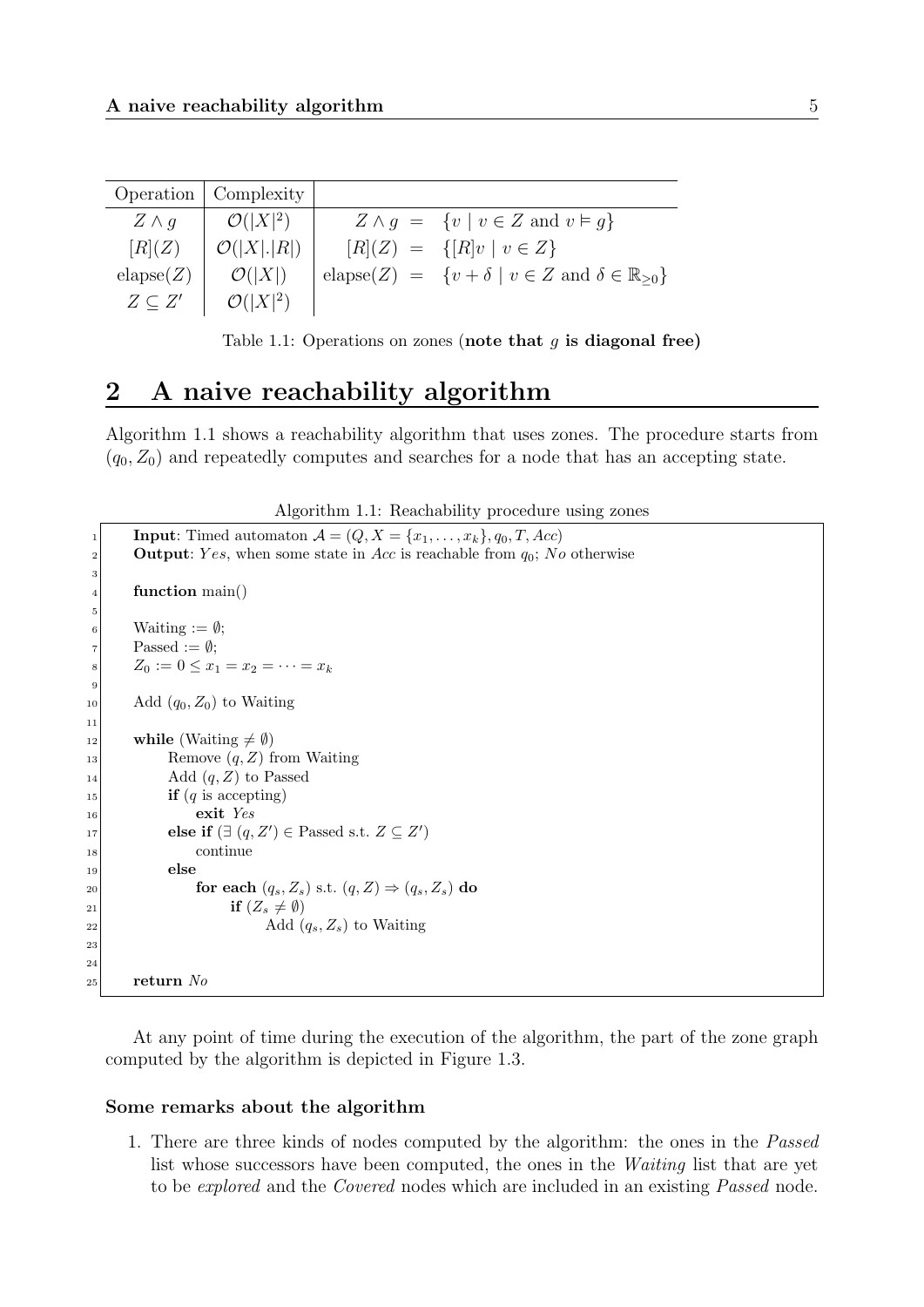<span id="page-5-0"></span>

Figure 1.3: Snapshot of the partially computed zone graph during the execution of the algorithm

Such covered nodes are not explored further. The covered nodes are not explicitly stored.

- 2. The algorithm computes a tree. However, the exact tree structure is not maintained. Only two lists of nodes are maintained. Although, for proofs it is convenient to visualize the tree.
- 3. Depending on the data-structures used for the list, the search order is determined. If the lists are stacks, then the search is depth-first. If the lists are queues, then the search is breadth-first.
- 4. The algorithm is on-the-fly. We do not need the entire zone graph beforehand to start the search for the accepting state. Note that we have only the automaton with us and the nodes are computed as and when they are required.

### Correctness of the algorithm

Note that the algorithm does not compute the entire zone graph. It does some optimization by stopping the exploration of a node  $(q, Z)$  if it is already covered by a *Passed* node. Therefore it is important to justify the correctness of this procedure.

**Lemma 6 (Soundness)** If there is a path  $(q_0, Z_0) \Rightarrow^{t_1} (q_1, Z_1) \Rightarrow^{t_2} \dots \Rightarrow^{t_n} (q_n, Z_n)$  in the tree computed by Algorithm [1.1,](#page-4-1) then there is a run of the automaton  $\mathcal{A}$ :

$$
(q_0, v_0) \xrightarrow{\delta_0, t_0} (q_1, v_1) \xrightarrow{\delta_1, t_1} \dots \xrightarrow{\delta_n, t_n} (q_n, v_n)
$$

such that  $v_i \in Z_i$  for all  $i \leq n$ .

### Proof

Direct from the definition of the symbolic transition (c.f. Definition [2\)](#page-1-1).  $\Box$ 

It is the completeness aspect that needs some justification as we stop exploration sooner.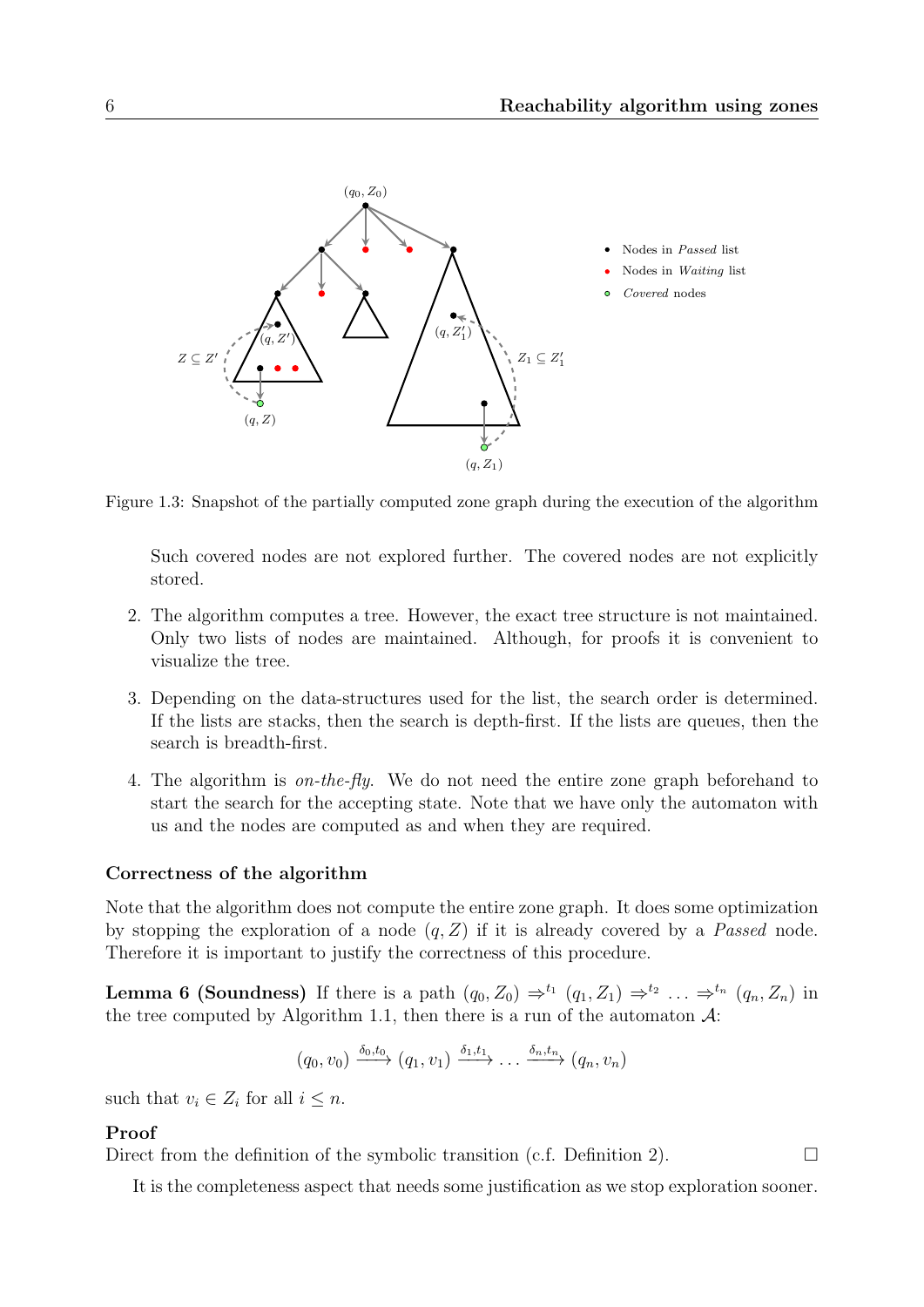**Lemma 7 (Completeness)** Let  $\rho := (q_0, v_0) \xrightarrow{\delta_0, t_0} (q_1, v_1) \xrightarrow{\delta_1, t_1} \ldots \xrightarrow{\delta_n, t_n} (q_n, v_n)$  be a run of A such that for  $0 \leq i \leq n-1$ ,  $q_i \notin Acc$ , and  $q_n$  could either be in Acc or not. Then for each  $i \leq n-1$ , there exists a node  $(q_i, Z_i)$  in the Passed list of Algorithm [1.1](#page-4-1) such that  $v_i \in Z_i$ .

### Proof

We proceed by an induction on the length of the run leading to  $(q_n, v_n)$ .

**Base case:** We know that  $v_0 \in Z_0$ . The node  $(q_0, Z_0)$  is added to the Waiting list in Line 10. When Line 14 is executed the first time, the node  $(q_0, Z_0)$  is added to the Passed list. For the base case,  $(q_0, Z_0)$  is the required node.

**Induction case:** Assume that for all  $0 \leq i \leq m$ , there exists  $(q_i, Z_i)$  in Passed such that  $v_i \in Z_i$ . We will now show that there exists  $(q_{m+1}, Z_{m+1})$  in Passed such that  $v_{m+1} \in Z_{m+1}$ .

By the induction hypothesis, we have  $(q_m, Z_m)$  in Passed such that  $v_m \in Z_m$ . Consider the transition  $(q_m, v_m) \xrightarrow{\delta_m, t_m} (q_{m+1}, v_{m+1})$  of the run  $\rho$ . As  $(q_m, Z_m)$  is in Passed, the transition  $\Rightarrow^{t_m}$  would have been considered in the for loop of Line 20. Let  $(q_m, Z_m) \Rightarrow^{t_m}$  $(q_{m+1}, Z_{m+1})$  be the transition in the zone graph. By definition of the symbolic transition,  $v_{m+1} \in Z_{m+1}.$ 

If  $(q_{m+1}, Z_{m+1})$  is in Passed, we are done. If not, either  $q_{m+1} \in Acc$  and the algorithm would have exited at Line 16. In this case, due to the condition required by the Lemma,  $m = n-1$  and we are done. The only other case when  $(q_{m+1}, Z_{m+1})$  is not in Passed is when there exists  $(q_{m+1}, Z'_{m+1})$  in Passed such that  $Z_{m+1} \subseteq Z'_{m+1}$ ). Therefore,  $v_{m+1} \in Z'_{m+1}$  and since  $(q_{m+1}, Z'_{m+1})$  is in Passed, our required node would be  $(q_{m+1}, Z'_{m+1})$ .

 $\Box$ 

The above two lemmas tell that the algorithm can detect reachability of an accepting state correctly. However, we have not given justifications about its termination. In fact, it turns out that the algorithm might not terminate for some automata.

Lemma 8 (Non-termination) There exist automata for which Algorithm [1.1](#page-4-1) might not terminate.

### Proof

Consider the automaton  $\mathcal{A}_{inf}$  shown in Figure [1.4,](#page-7-0) with two clocks  $\{x, y\}$  and no accepting state. The initial node is given by  $(q_0, x = y \land x \geq 0)$ . The transition to  $q_1$  gives the node  $(q_1, x = y \land x \ge 0)$ . The only transition from  $q_1$  taken from this node gives the node  $(q_1, x - y = 1 \land x \ge 0)$ , which is a new node. This node has its own successors and the process continues. Finally at  $q_1$  we have the following zones in the zone graph  $ZG(\mathcal{A}_{inf})$ , all of which will be computed by Algorithm [1.1](#page-4-1) as  $q_1$  is non-accepting:

$$
(x - y = k \land x \ge 0)
$$
 for all  $k \in \mathbb{N}$ 

This is pictorially shown in Figure [1.4.](#page-7-0)

The next section explains methods to make the algorithm terminating: in other words, methods to get a finite abstraction of the zone graph.

 $\Box$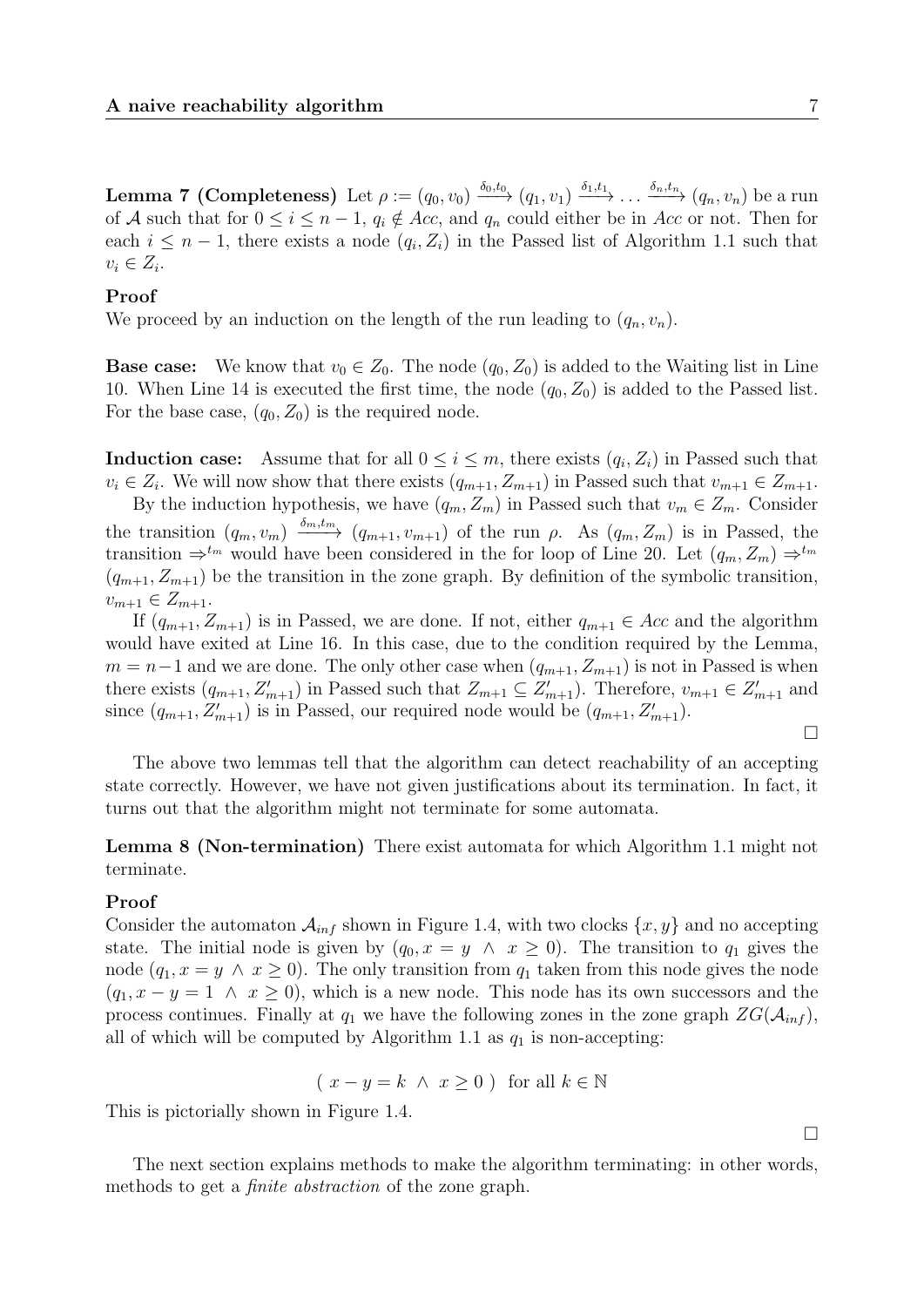<span id="page-7-0"></span>

Figure 1.4: Automaton  $A_{inf}$  and the graph of zones obtained at  $q_1$ 

### 3 Finite abstractions of the zone graph

As seen from the example in Figure [1.4,](#page-7-0) it is useless to explore the state  $q_1$  again and again even if the zones are not included in each other. Ideally, we want to something like this:

Let  $(q, Z)$  be a node newly removed from Waiting list. If there exists a node  $(q, Z')$  in Passed such that *all sequences of transitions* that can be seen from  $(q, Z)$  can be seen from  $(q, Z')$  too, then we don't want to explore  $(q, Z)$ .

This is because to check for state reachability, it is enough to determine one path that leads to that state. Therefore, the criterion given above preserves the set of reachable states. A convenient way of formalizing the above criterion is by making use of simulation relations.

<span id="page-7-1"></span>Definition 9 ((Time-abstract) Simulation) A (time-abstract) simulation between two states of transition system  $S_A$  (Definition [1\)](#page-1-2) is a relation  $(q, v) \preceq_A (q', v')$  such that:

- $q = q'$ ,
- if  $(q, v) \to^{\delta} (q, v + \delta) \to^t (q_1, v_1)$ , then there exists a  $\delta' \in \mathbb{R}_{\geq 0}$  such that  $(q, v') \to^{\delta'}$  $(q, v' + \delta') \rightarrow^{t} (q_1, v'_1)$  satisfying  $(q_1, v_1) \preceq_{\mathcal{A}} (q_1, v'_1)$  for the same transition t.

<span id="page-7-2"></span>We say that  $(q, v)$  is simulated by  $(q', v')$ .

$$
(q, v) \preceq_{\mathcal{A}} (q, v')
$$
  
\n
$$
\forall \delta \qquad \downarrow_{\delta} \qquad \qquad \downarrow_{\delta'} \qquad \exists \delta'
$$
  
\n
$$
\downarrow_{t} \qquad \qquad \downarrow_{t}
$$
  
\n
$$
(q_1, v_1) \preceq_{\mathcal{A}} (q_1, v'_1)
$$

Figure 1.5: Illustration of Definition [9](#page-7-1)

The definition is pictorially represented in Figure [1.5.](#page-7-2) Essentially the above definition says that if the configuration  $(q, v)$  can elapse  $\delta$  time units and take a transition t, then the same transition can be taken from  $(q, v')$  after an elapse of some  $\delta'$  time units. We don't need  $\delta$  and  $\delta'$  to be the same. It is enough for us to ensure that transition t is taken. The fact that the resulting configuration  $(q_1, v_1)$  is simulated by  $(q_1, v'_1)$  ensures that all sequences of transitions that can be seen from  $(q, v)$  can be seen from  $(q', v')$  too.

<span id="page-7-3"></span>We now need to extend these simulation relation to sets of valuations.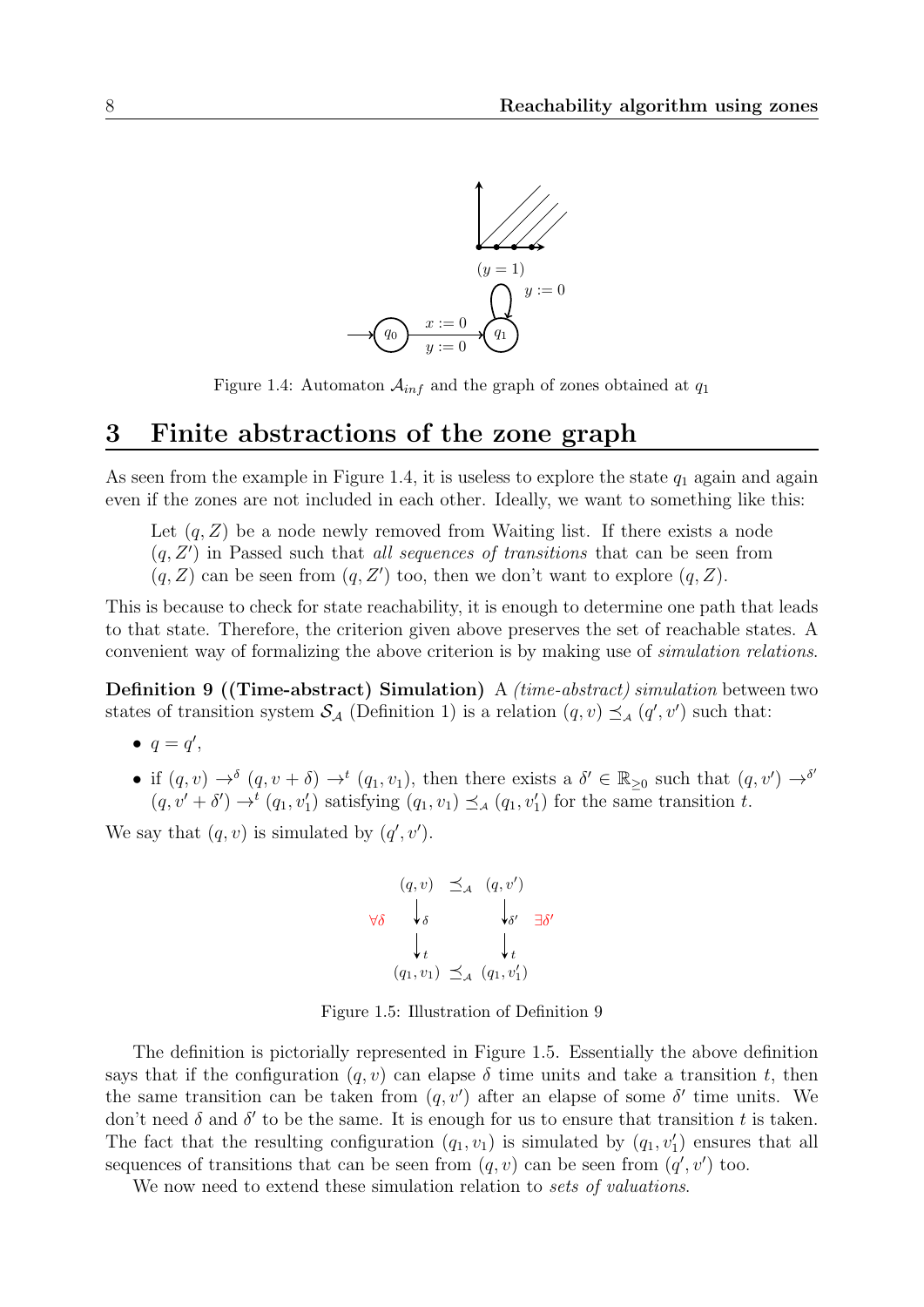**Definition 10 (Simulation on sets of valuations)** Let  $\mathcal A$  be an automaton W and  $W'$ be two sets of valuations of A. For each state q, we say that  $(q, W)$  is simulated by  $(q, W')$ written as  $(q, W) \preceq_A (q, W')$  if:

for every  $v \in W$ , exists  $v' \in W'$  s.t.  $(q, v) \preceq_A (q, v')$ 

We state below a property of simulation relations that is easy to prove.

Proposition 11 Simulation relations are reflexive and transitive.

Note that if  $(q, W)$  is simulated by  $(q, W')$  then all states that are reachable from  $(q, W)$ would be contained in the set of states reachable from  $(q, W')$ . This fact can be used to give a correct criterion in Algorithm [1.1](#page-4-1) to stop exploration of a zone  $(q, Z)$  that is newly removed from the Waiting list. Currently the algorithm uses set inclusion  $Z \subseteq Z'$ , which is an example of a simulation relation.

#### Extending the naive algorithm with simulation relations

The modified algorithm is given below. The only change is the test  $(q, Z) \preceq_{\mathcal{A}} (q, Z')$  instead of  $Z \subseteq Z'$  when  $(q, Z)$  is newly removed from the Waiting list.

| Algorithm 1.2: Reachability procedure using zones and simulation relations |  |  |  |  |  |
|----------------------------------------------------------------------------|--|--|--|--|--|
|                                                                            |  |  |  |  |  |
|                                                                            |  |  |  |  |  |

```
Input: Timed automaton A = (Q, X = \{x_1, \ldots, x_k\}, q_0, T, Acc) and
2 \leq_{\mathcal{A}} a simulation relation
3 Output: Yes, when some state in Acc is reachable from q_0; No otherwise
4
| function main()
6
|7| Waiting := \emptyset;
|8| Passed := \emptyset;
9 Z_0 := 0 \leq x_1 = x_2 = \cdots = x_k10
11 Add (q_0, Z_0) to Waiting
12
13 while (Waiting \neq \emptyset)
14 Remove (q, Z) from Waiting
15
\mathbf{if} (q is accepting)
|17| exit Yes
18 else if (\exists (q, Z') \in \text{Passed s.t. } (q, Z) \preceq_A (q, Z'))19 continue
20 else
21 for each (q_s, Z_s) s.t. (q, Z) \Rightarrow (q_s, Z_s) do
22 if (Z_s \neq \emptyset)\text{Add } (q_s, Z_s) \text{ to Waiting}_{24} Add (q, Z) to Passed
25
_{26} return No
```
The goal is to come up with *finite simulation relations*.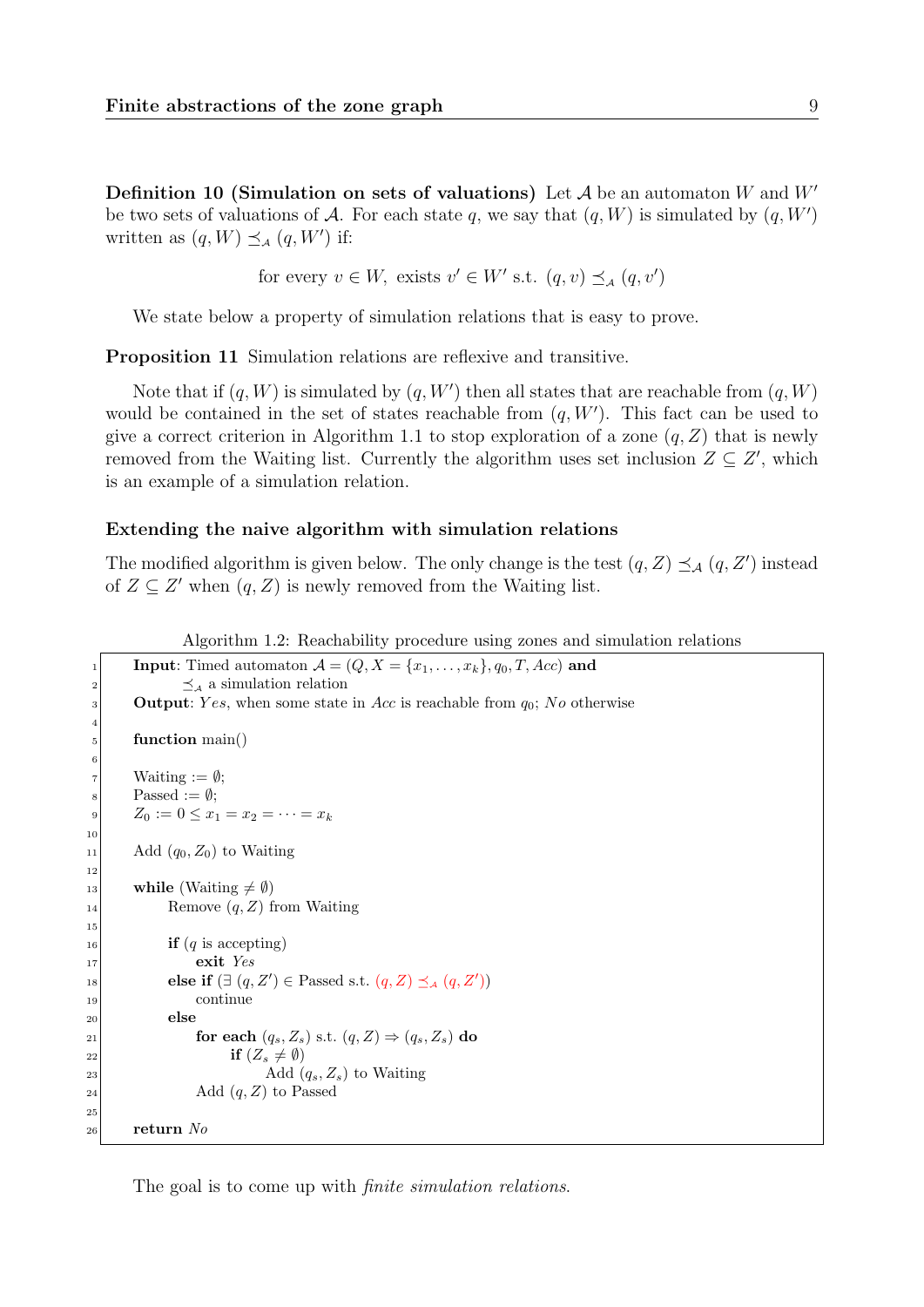**Definition 12 (Finite simulations)** A simulation relation  $\leq$  on a transition system  $(S, \rightarrow)$  is finite if there exists a natural number N such that in every run:

$$
s_0 \to s_1 \to \ldots \to s_K
$$

where  $K \geq N$ , there exist  $i, j$  with  $i < j \leq K$  satisfying  $s_j \preceq s_i$ .

If we can come up with a finite simulation relation  $\preceq_A$  in Algorithm [1.2,](#page-8-0) then we are guaranteed to terminate. Before coming up with finite simulation relations, we need to justify correctness of Algorithm [1.2.](#page-8-0) Yet again, it is completeness that is non-trivial.

**Lemma 13 (Soundness)** If there is a path  $(q_0, Z_0) \Rightarrow^{t_1} (q_1, Z_1) \Rightarrow^{t_2} \dots \Rightarrow^{t_n} (q_n, Z_n)$  in the tree computed by Algorithm [1.2,](#page-8-0) then there is a run of the automaton  $\mathcal{A}$ :

$$
(q_0, v_0) \xrightarrow{\delta_0, t_0} (q_1, v_1) \xrightarrow{\delta_1, t_1} \dots \xrightarrow{\delta_n, t_n} (q_n, v_n)
$$

such that  $v_i \in Z_i$  for all  $i \leq n$ .

#### Proof

Direct from the definition of the symbolic transition (c.f. Definition [2\)](#page-1-1).  $\Box$ 

**Lemma 14 (Completeness)** Let  $\leq_A$  be a time-abstract simulation on the semantics of an automaton A. Let

$$
\rho := (q_0, v_0) \xrightarrow{\delta_0, t_0} (q_1, v_1) \xrightarrow{\delta_1, t_1} \dots \xrightarrow{\delta_n, t_n} (q_n, v_n)
$$

be a run of A such that for  $0 \leq i \leq n-1$ ,  $q_i \notin Acc$ , and  $q_n$  could either be in Acc or not. Then for each  $i \leq n-1$ , there exists a node  $(q_i, Z_i)$  in the Passed list of Algorithm [1.2](#page-8-0) that contains a valuation which simulates  $v_i$ : that is, there exists  $v'_i \in Z_i$  such that  $(q_i, v_i) \preceq_{\mathcal{A}}$  $(q_i, v'_i).$ 

### Proof

We proceed by an induction on the length of the run leading to  $(q_n, v_n)$ .

**Base case:** As  $\preceq_A$  is reflexive, we have  $(q_0, v_0) \preceq_A (q_0, v_0)$ . Moreover, we know that  $v_0 \in Z_0$  and  $(q_0, Z_0)$  is added to the Passed list of Algorithm [1.2.](#page-8-0) This proves the base case.

**Induction case:** Assume that for all  $0 \leq i \leq m$ , there exists  $(q_i, Z_i)$  in Passed and  $v'_i \in Z_i$  such that  $(q_i, v_i) \preceq_A (q_i, v'_i)$ . We will now show that there exist  $(q_{m+1}, Z_{m+1})$  in Passed and  $v'_{m+1} \in Z_{m+1}$  such that  $(q_{m+1}, v_{m+1}) \preceq_A (q_{m+1}, v'_{m+1})$ .

By the induction hypothesis, we have  $(q_m, Z_m)$  in Passed and  $v'_m \in Z_m$  such that  $(q_m, v_m) \preceq_A (q_m, v'_m)$ . Consider the transition  $(q_m, v_m) \xrightarrow{\delta_m, t_m} (q_{m+1}, v_{m+1})$  of the run  $\rho$ . Firstly, as  $(q_m, v'_m)$  simulates  $(q_m, v_m)$  there exists a  $\delta'_m$  such that:

$$
(q_m, v'_m) \xrightarrow{\delta'_m, t_m} (q_{m+1}, v'_{m+1})
$$
 and  $(q_{m+1}, v_{m+1}) \preceq_A (q_{m+1}, v'_{m+1})$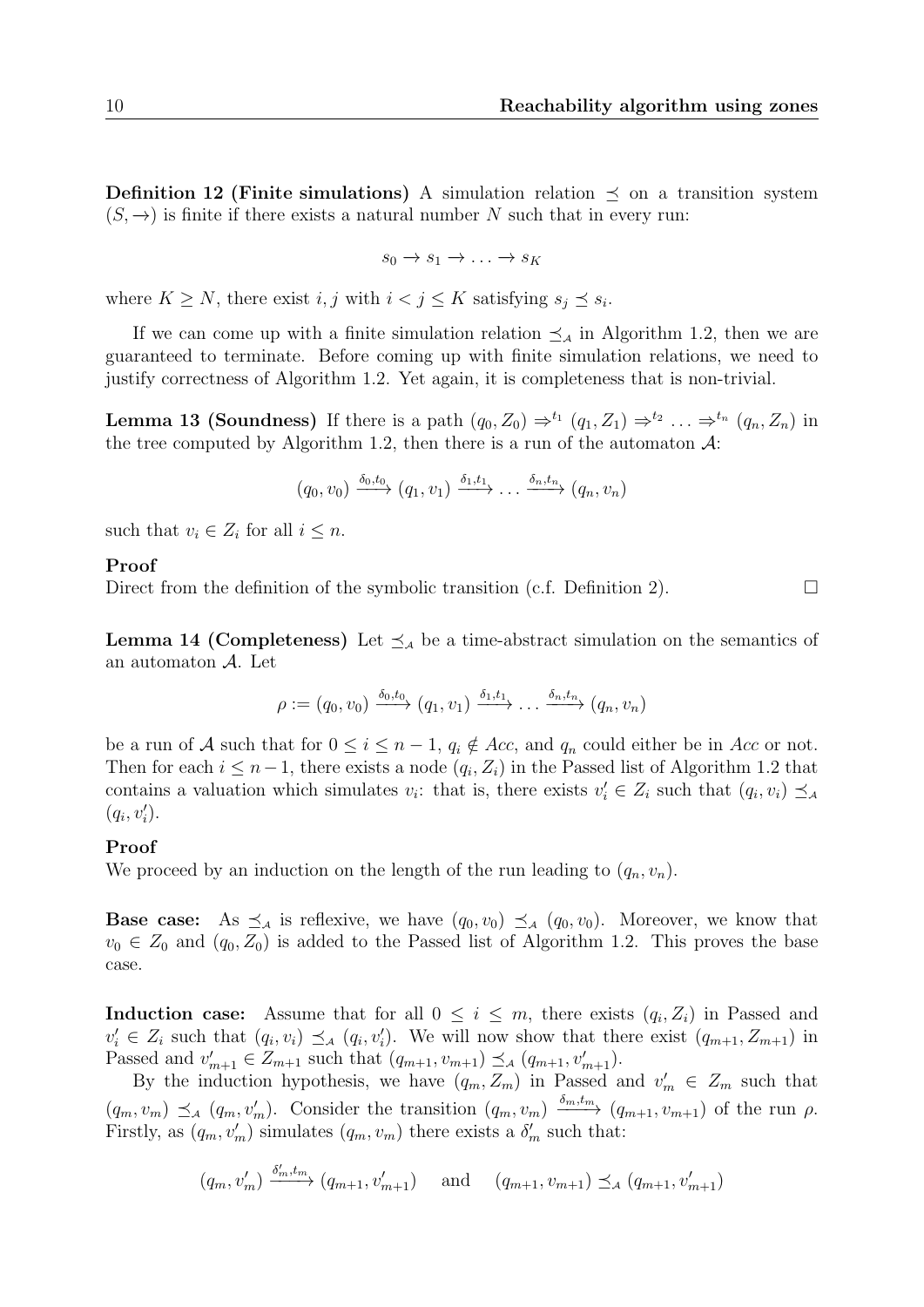Secondly, as  $(q_m, Z_m)$  is in Passed, the transition  $\Rightarrow^{t_m}$  would have been considered in the for loop of Line 20. Let  $(q_m, Z_m) \Rightarrow^{t_m} (q_{m+1}, Z_{m+1})$  be the transition in the zone graph. By definition of the symbolic transition,  $v'_{m+1} \in Z_{m+1}$ .

If  $(q_{m+1}, Z_{m+1})$  is in Passed, we are done as this gives us a node in Passed and a valuation  $v'_{m+1} \in Z_{m+1}$  such that  $(q_{m+1}, v_{m+1} \preceq_A (q_{m+1}, v'_{m+1}).$ 

If not, either  $q_{m+1} \in Acc$  and the algorithm would have exited at Line 16. In this case, due to the condition required by the Lemma,  $m = n - 1$  and we are done. The only other case when  $(q_{m+1}, Z_{m+1})$  is not in Passed is when there exists  $(q_{m+1}, Z_{m+1}')$  in Passed such that  $Z_{m+1} \preceq_A Z'_{m+1}$ . By Definition [10,](#page-7-3) there exists a u in  $Z'_{m+1}$  such that  $(q_{m+1}, v'_{m+1}) \preceq_A q_m$  $(q_{m+1}, u)$ . As simulation relations are transitive, we have  $(q_{m+1}, v_{m+1}) \preceq_A (q_{m+1}, u)$ . This proves the induction case.

The above two lemmas tell us that the algorithm is correct. If additionally, we can come up with a finite simulation relation, the algorithm terminates.

<span id="page-10-3"></span>**Theorem 15** Let A be a timed automaton. Algorithm [1.2](#page-8-0) terminates if  $\leq_A$  is a simulation relation. The set of reachable states in the tree computed by Algorithm [1.2](#page-8-0) is the same as the set of reachable states in A.

### 4 Simulations from the region equivalence

The previous section dealt with a general notion of simulation relation  $\preceq_{\mathcal{A}}$ . In this section, we will see an example of a simulation relation that can be computed on zones: that is, given  $(q, Z)$  and  $(q, Z')$  we will give relation  $\preceq$  that is finite, and for which  $(q, Z) \preceq (q, Z')$ can be checked. For this, we will yet again make use of regions.

<span id="page-10-1"></span>**Definition 16** For an automaton A, let  $M : X \to \mathbb{N} \cup \{-\infty\}$  be the maximum bounds function. We have seen the region equivalence  $v \sim_M v'$  in the lecture on regions. Using this we define a simulation relation  $\preccurlyeq_M$ . For each state q and pair of valuations  $v, v'$ , we define:

$$
(q, v) \preccurlyeq_M (q, v') \quad \text{if} \quad v \sim_M v'
$$

<span id="page-10-2"></span>**Lemma 17** The relation  $\preccurlyeq_M$  is a finite simulation.

### Proof

 $\preccurlyeq_M$  being a simulation is a consequence of the pre-stability property of regions (Lemma 10 and 13 of the notes titled "Language emptiness for timed automata"). The fact that it is finite is because the number of regions is finite.  $\Box$ 

In fact,  $\preccurlyeq_M$  is also symmetric. Such a simulation is also known as *bisimulation*. Extending  $\preccurlyeq_M$  to sets of valuations gives us the  $Closure_M$  abstraction.

<span id="page-10-0"></span>**Definition 18** (*Closure<sub>M</sub>* abstraction) Let W be a set of valuations. Then:

$$
Closure_M(W) := \{ v \mid \text{ exists } v' \in W \text{ s.t. } v \sim_M v' \}
$$

In other words,  $Closure_M(W)$  is the union of regions that intersect W.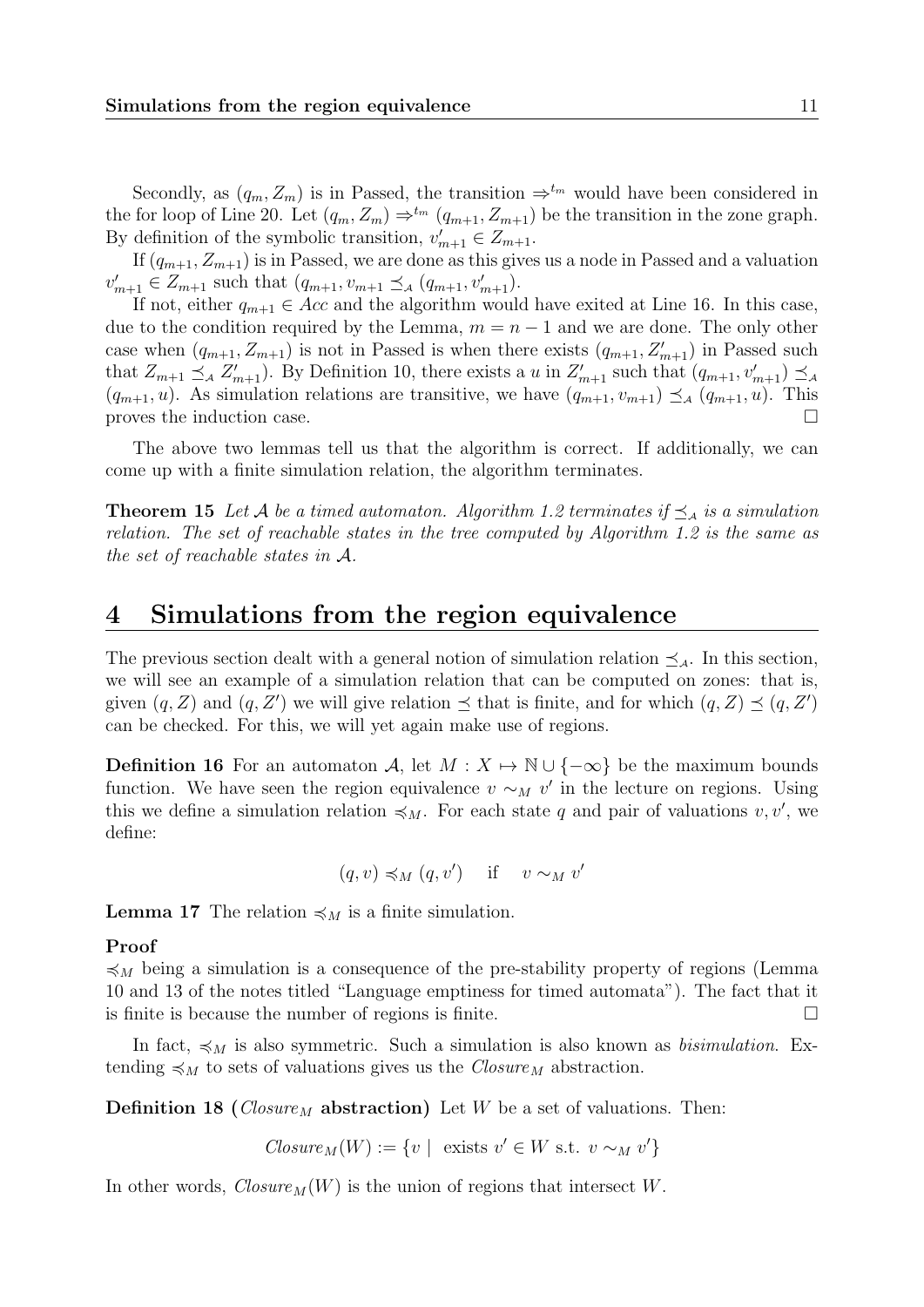<span id="page-11-0"></span>

Figure 1.6: A zone and its Closure with respect to the maximum bounds  $M_x$  and  $M_y$ 

Figure [1.6](#page-11-0) gives an example of a zone over two clocks and its closure. The thin gray lines give the division of the x-y plane into regions.

We are now in our last step in defining a simulation relation over sets of valuations.

<span id="page-11-1"></span>**Definition 19** For each state q and each pair of valuation sets  $W, W'$  define:

$$
(q, W) \sqsubseteq_M (q, W')
$$
 if  $W \subseteq Closure_M(W')$ 

<span id="page-11-2"></span>**Lemma 20** The relation  $\mathcal{L}_M$  defined above is a finite simulation relation.

#### Proof

From Definitions [19](#page-11-1) and [18,](#page-10-0) it is clear that for every  $v \in W$ , there exists a  $v' \in W'$  such that  $v \sim_M v'$ . But then, this also means that  $v \preccurlyeq_M v'$  (Definition [16\)](#page-10-1). Finally from Lemma [17,](#page-10-2) we know that  $\preccurlyeq_M$  is a simulation. Hence for every  $v \in W$  there exists a  $v' \in W'$  such that  $v \preccurlyeq_M v'$ . Therefore,  $\sqsubseteq$  is a simulation relation.

A region closure is a subset of regions. As the number of regions is finite, the number of region closures is also finite.

The above lemma and definition give us a way of plugging in a simulation relation in Algorithm [1.2.](#page-8-0) We give the final version in Algorithm [1.3.](#page-12-0)

**Example 21** We saw an automaton  $A_{inf}$  in Figure [1.4](#page-7-0) for which the zone graph was infinite. For the same automaton, Algorithm [1.3](#page-12-0) computes a finite graph as illustrated in Figure [1.7.](#page-12-1)

### 5 Summary

In this lecture, we have seen a new procedure (Algorithm [1.3\)](#page-12-0) that uses special sets of valuations called zones and an inclusion checking  $Z \subseteq Closure_M(Z')$ . The correctness of this algorithm follows from the general theorem about simulation relations (Theorem [15\)](#page-10-3) and the fact that the relation  $Z \sqsubseteq_M Z'$  if  $Z \subseteq Closure_M(Z')$  is a simulation relation (Lemma [20\)](#page-11-2). However, we have not given an algorithm that can compute  $Z \subseteq \mathit{Closure}_M(Z')$  efficiently. An  $\mathcal{O}(|X|^2)$  algorithm for this problem can be found in [\[HSW16\]](#page-13-3). Current algorithms in tools employ more sophisticated simulations that give much smaller truncations.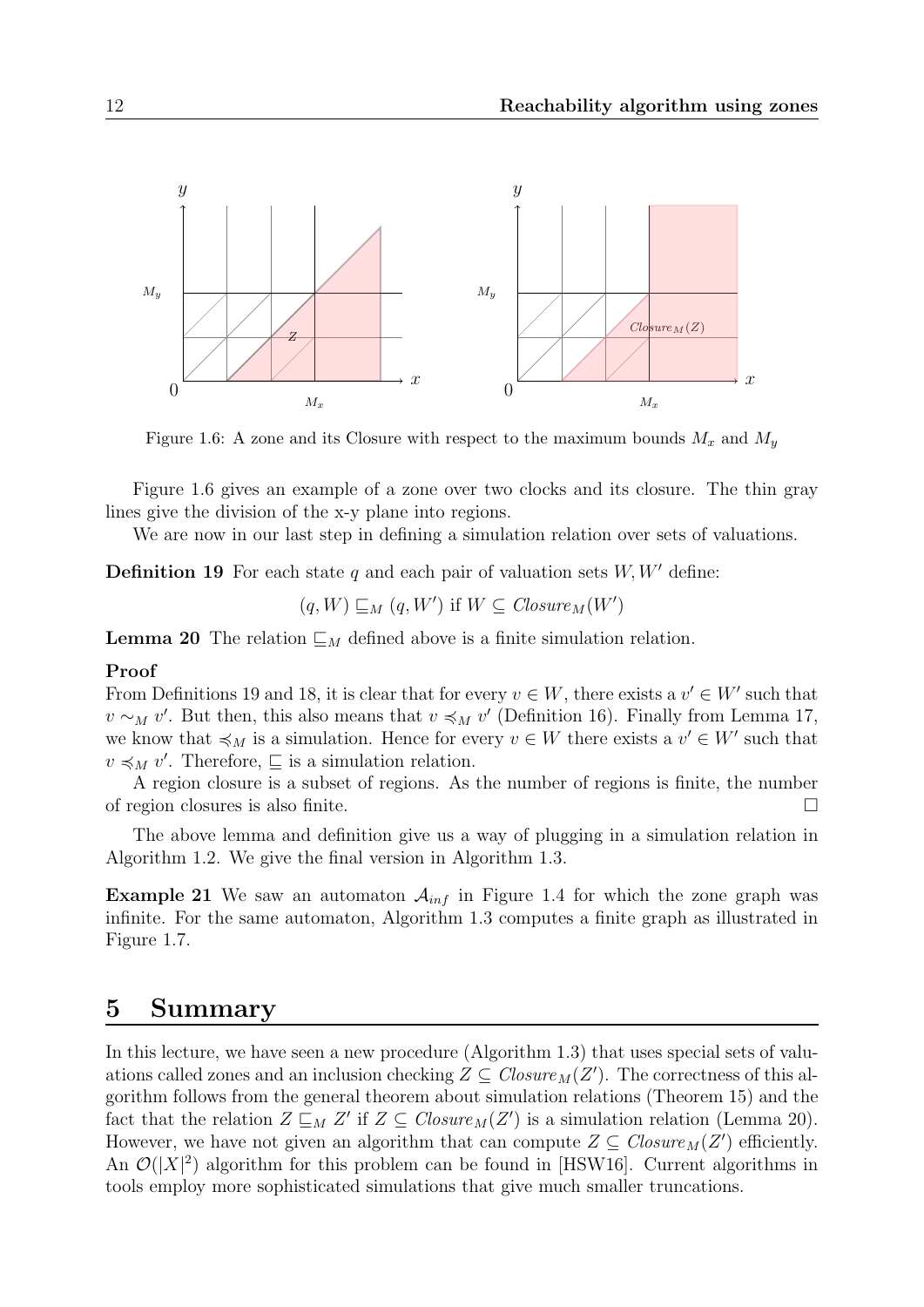<span id="page-12-1"></span>

Figure 1.7: Automaton  $\mathcal{A}_{inf}$  has finite zone graph when  $\it Closure_{M}$  is used

<span id="page-12-0"></span>

|        | $\alpha$ and $\alpha$ is the magnetic density $\alpha$ and $\alpha$ and $\alpha$     |
|--------|--------------------------------------------------------------------------------------|
| 1      | <b>Input:</b> Timed automaton $A = (Q, X = \{x_1, \ldots, x_k\}, q_0, T, Acc)$       |
| 2      | <b>Output:</b> Yes, when some state in Acc is reachable from $q_0$ ; No otherwise    |
| 3<br>4 | function $\text{main}()$                                                             |
| 5      |                                                                                      |
| 6      | let M be the maximum bounds function for $A$                                         |
| 7      |                                                                                      |
| 8      | Waiting $:= \emptyset$ ;                                                             |
| 9      | Passed := $\emptyset$ ;                                                              |
| 10     | $Z_0 := 0 \leq x_1 = x_2 = \cdots = x_k$                                             |
| 11     |                                                                                      |
| 12     | Add $(q_0, Z_0)$ to Waiting                                                          |
| 13     |                                                                                      |
| 14     | while (Waiting $\neq \emptyset$ )                                                    |
| 15     | Remove $(q, Z)$ from Waiting                                                         |
| 16     |                                                                                      |
| 17     | <b>if</b> $(q$ is accepting)                                                         |
| 18     | exit Yes                                                                             |
| 19     | else if $(\exists (q, Z') \in \text{Passed s.t. } Z \subseteq \text{Closure}_M(Z'))$ |
| 20     | continue                                                                             |
| 21     | else                                                                                 |
| 22     | for each $(q_s, Z_s)$ s.t. $(q, Z) \Rightarrow (q_s, Z_s)$ do                        |
| 23     | if $(Z_s \neq \emptyset)$                                                            |
| 24     | Add $(q_s, Z_s)$ to Waiting                                                          |
| 25     | Add $(q, Z)$ to Passed                                                               |
| 26     |                                                                                      |
| 27     | return $No$                                                                          |
|        |                                                                                      |

Algorithm 1.3: Reachability procedure using  $\textit{Closure}_M$